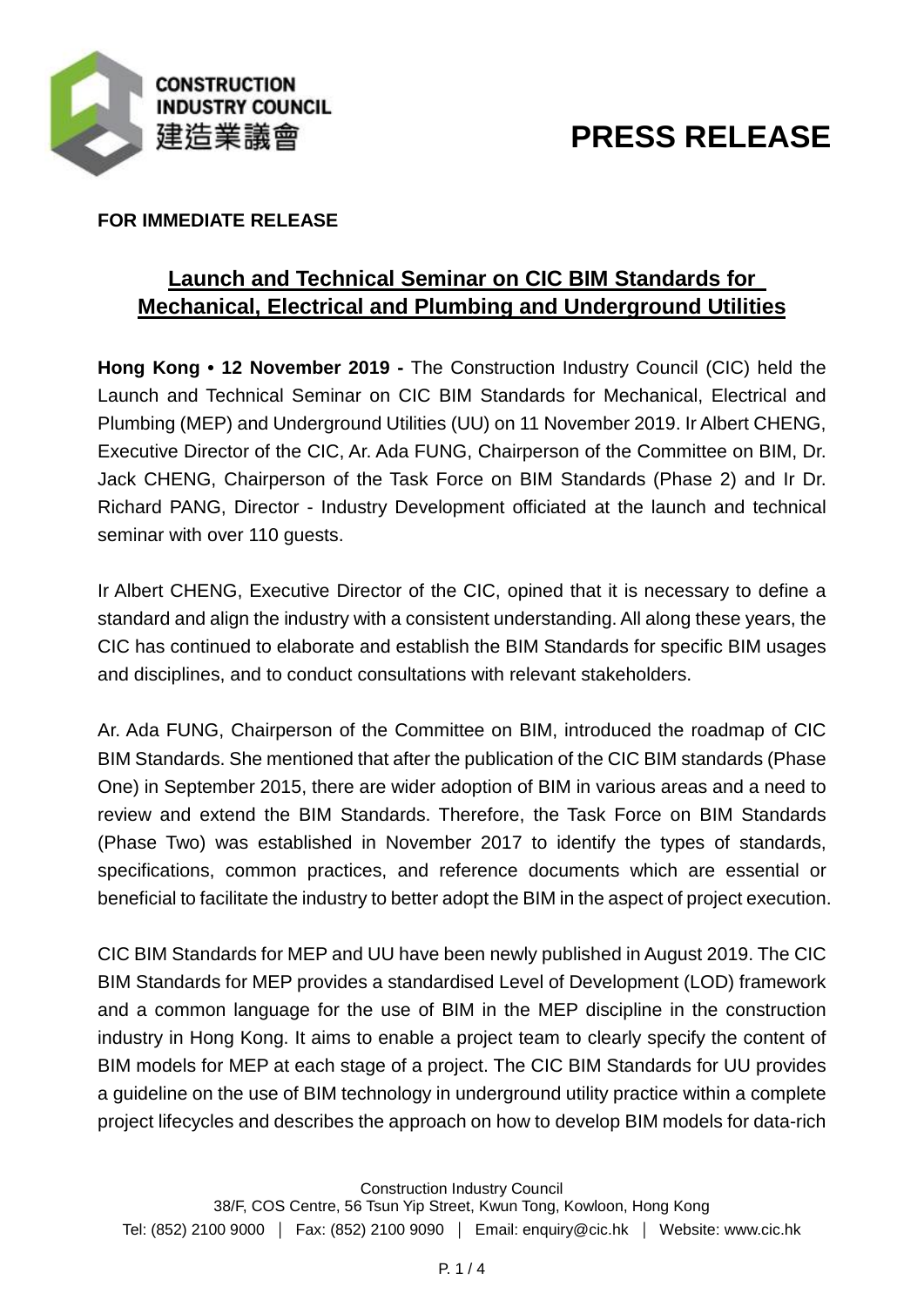

UU elements with high positional accuracy which are of direct benefit to a project. It has been co-developed with the Hong Kong Institute of Utility Specialists (HKIUS), with appropriate reference to both local and international BIM standards and practices.

The "CIC BIM Standards (Phase One)" is renamed to "CIC BIM Standards - General". This amendment revision is to align with the new CIC BIM Standards for MEP and UU. Also, an updated version of the "CIC Production of BIM Object Guide - General Requirements" is published to enhance the images of samples and elaborate more details of the previous one to provide the BIM practitioners with a good practice and guidance.

For more information about BIM, please visit [www.bim.cic.hk.](http://www.bim.cic.hk/)



(From Left) Ir Dr. Richard PANG, Director - Industry Development, Ar. Ada FUNG, Chairperson of the Committee on BIM, Ir Albert CHENG, Executive Director of the CIC and Dr. Jack CHENG, Chairperson of the Task Force on BIM Standards (Phase 2) jointly officiate at the Launch and Technical Seminar on CIC BIM Standards for MEP and UU

Construction Industry Council 38/F, COS Centre, 56 Tsun Yip Street, Kwun Tong, Kowloon, Hong Kong Tel: (852) 2100 9000 | Fax: (852) 2100 9090 | Email: enquiry@cic.hk | Website: www.cic.hk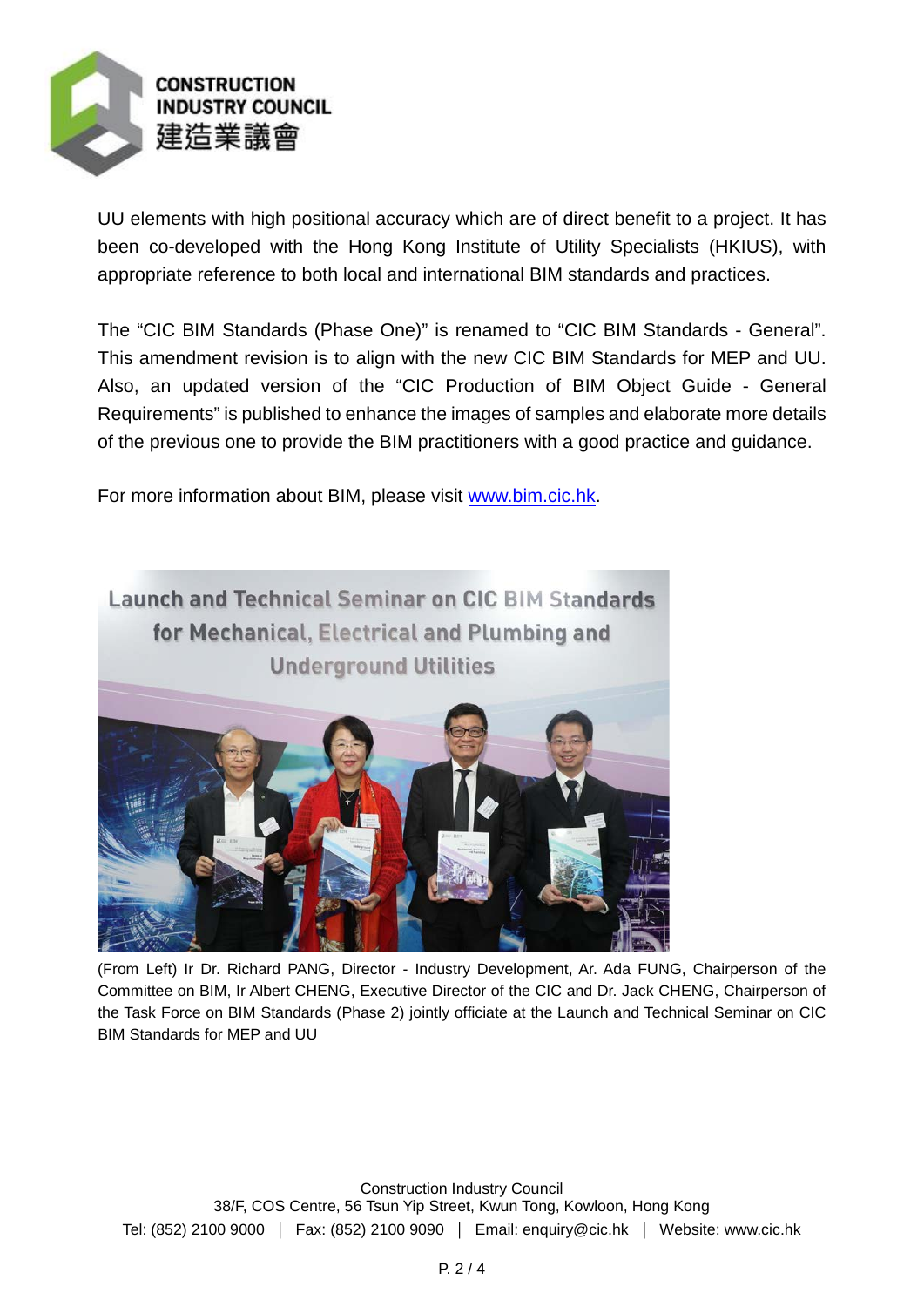

Launch and Technical Seminar on CIC BIM Standards for Mechanical, Electrical and Plumbing and **Underground Utilities** CONSTRUCTI<mark>ON</mark><br>INDUSTRY COUNCIL 里造業議會

Ir Albert CHENG, Executive Director of the CIC mentions that CIC will continue to establish the BIM Standards for specific BIM usages and disciplines to facilitate the industry



Group photo of our officiating guests, members of Task Force on BIM Standards (Phase 2) and the representatives of Hong Kong Institute of Utility Specialists who have contributed to the production of CIC BIM Standards for MEP and UU

 $\sim$  End  $\sim$ 

Construction Industry Council 38/F, COS Centre, 56 Tsun Yip Street, Kwun Tong, Kowloon, Hong Kong Tel: (852) 2100 9000 | Fax: (852) 2100 9090 | Email: enquiry@cic.hk | Website: www.cic.hk